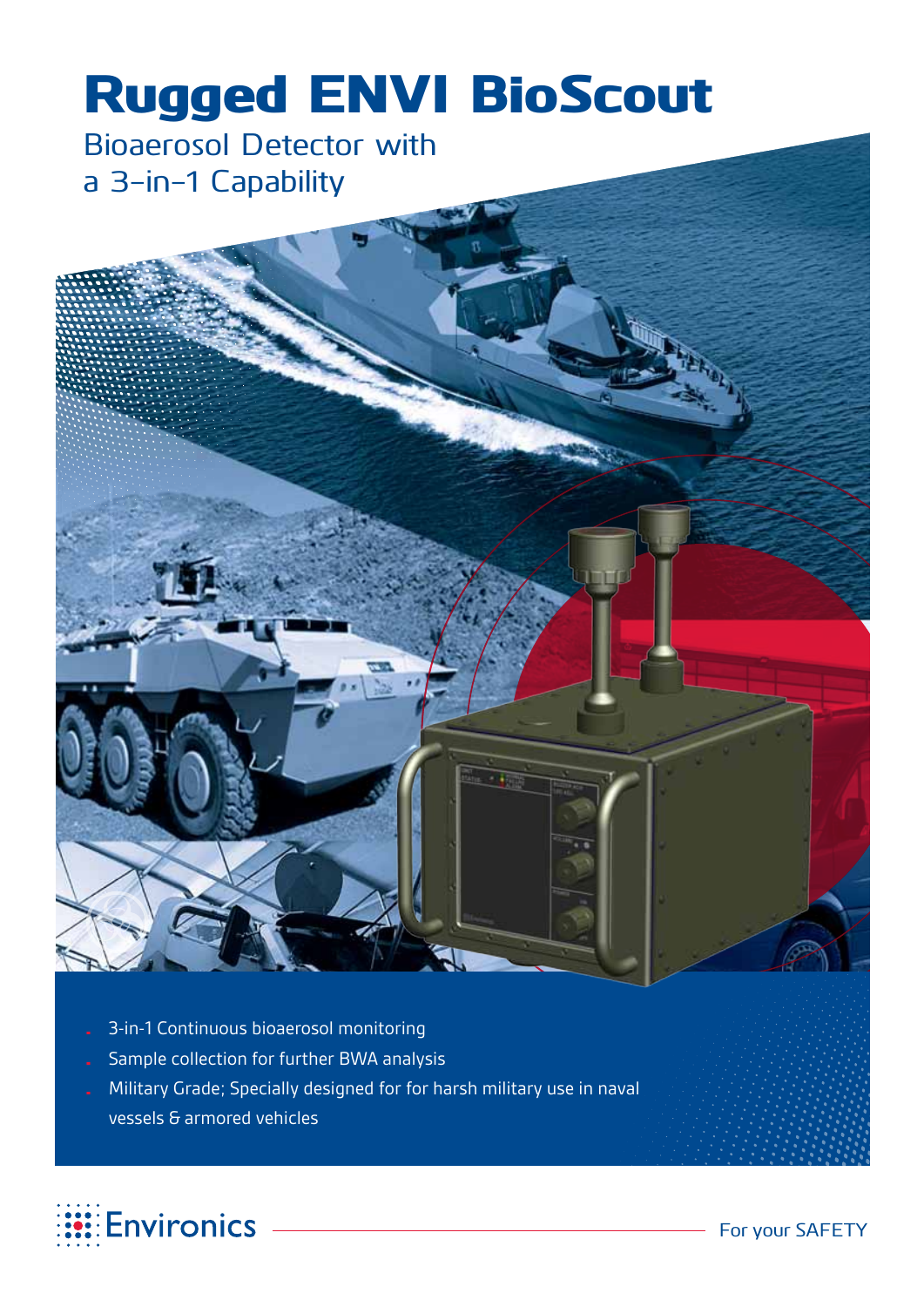## Rugged ENVI BioScout

### Bioaerosol Detector with a 3-in-1 Capability



Rugged ENVI BioScout™ provides a robust and sensitive bioaerosol detection solution that continuously monitors and warns for the presence of harmful airborne biological particles and collects air samples for further BWA analysis at the time of a biological alarm.

Intentional releases of aerosolized biological warfare agents are considered as one of the most dreadful scenarios of bioterrorism. To reduce the amount of casualties and fatalities, real-time detection of harmful bioaerosols is an essential step for the whole process of biothreat management: it does not enable only timely warning and protection but further analysis of the released agents and correct medical countermeasures.

#### **Key features**

- 3-in-1: Continuous bioaerosol monitoring without consumables – alarms to issue earlywarning – sample collection for further BWA analysis
- Military Grade; Rugged design for use in demanding environmental conditions
- Ease of continuous use and ease of maintenance – low lifecycle costs
- High sensitivity and fast response

#### **APPLICATIONS**

- Armored CBRN reconnaissance vehicles
- Military Naval vessels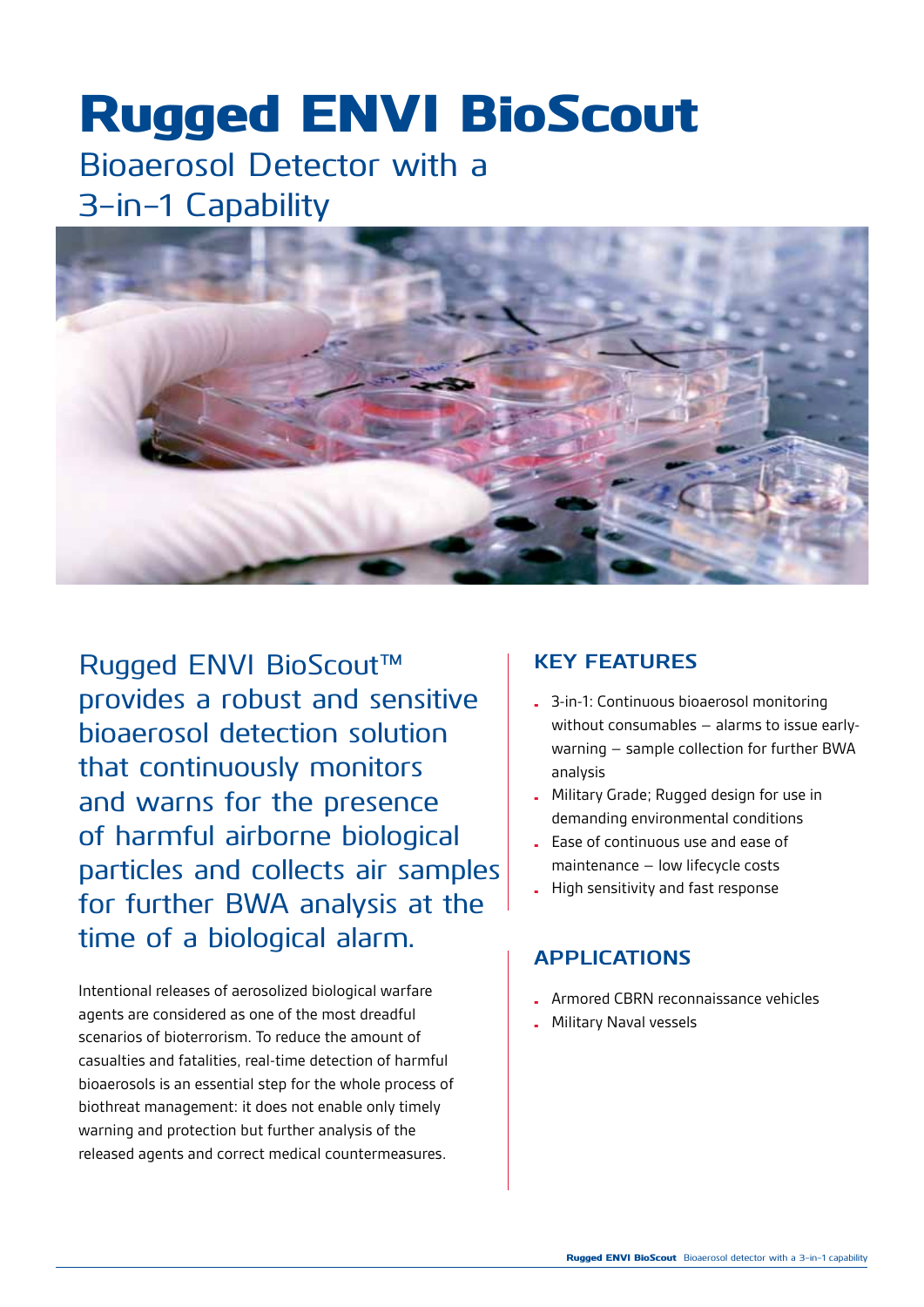#### **Rugged ENVI BioScout™: a Bioaerosol Detector with a 3-in-1 Capability**

Biothreat management is challenged by several factors like the ability of biological agents to cause epidemics, illness or death in relatively minor quantities and after long incubation periods. Accurate and reliable bioaerosol detectors forming a strategic architecture can give fast early indication of potentially hazardous biological particles disseminated in ambient air and hence assist to diminish disastrous effects.

#### **Multifunctional Detection**

Rugged ENVI BioScout™ combines three functions in a single device: it monitors continuously ambient air, triggers early-warning for detected potential airborne biological threats including bacterial, viral and rickettsial agents and toxins and initiates automatic air sample collection when a biological alarm is issued. Rugged ENVI BioScout™ utilizes proven real-time biodetection technology in which fluorescence and elastic scattering signals from  $0.5 - 10$  µm airborne particles are excited with a CW laser diode at 405 nm and measured with photomultiplier tubes. The automated bioaerosol sampling is compatible with various standard collection filters and the air samples can be easily retrieved for provisional or confirmatory BWA analysis with PCR/realtime PCR techniques and immunoassays like ENVI Assay System rapid tests.

#### **Ruggedized Solution with Ease of Use and Maintenance**

Rugged ENVI BioScout™is featured with robust construct combined to high sensitivity, good selectivity for intentional bioaerosol releases and fast response according to gathered and analyzed data on detected particles. The device can be adapted to different outdoor and indoor environments through its adjustable, advanced alarm algorithm.

Durability, simple use and maintenance with low lifecycle costs are valued features for a bioaerosol detector operating in demanding conditions in military and civil defence. Rugged ENVI BioScout™ has been designed to meet a selection of military standards for environmental requirements, and short-time replacements and preventive maintenance can be performed with basic tools and minimum efforts by enduser`s service personnel.

#### **Versatile Device with Modular Design**

Rugged ENVI BioScout™ is intended to operate as an integral part of fixed and mobile EnviScreen CBRN Monitoring Systems with EnviScreen Operix as a user interface, but it is easy to integrate to 3rd party systems as a networked point-detection solution as well. Rugged ENVI BioScout™ is compatible with various communication methods and its modular design enables broadening of the device capabilities: an additional sample collector, a remote alarm unit, a BWA identifier or other optional modules can be connected to Rugged ENVI BioScout™ through various interface options.